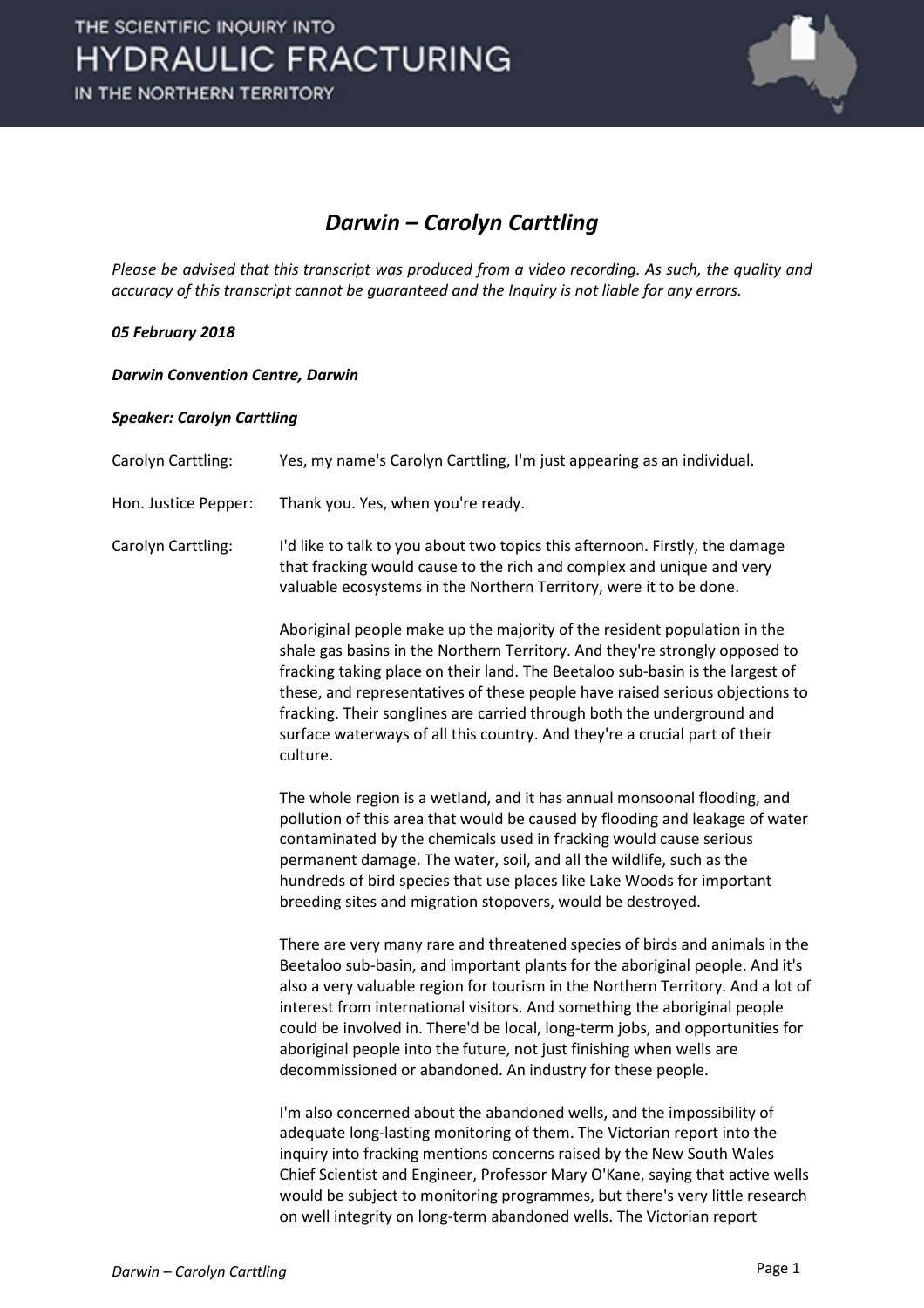IN THE NORTHERN TERRITORY



mentions the risks of fractures extending to connect with aquifers, and contaminating water resources with methane and chemical compounds, and spills when flowback to the surface occurs.

And I'll tell you the next bit in a minute.

Hon. Justice Pepper: That's all right.

Carolyn Carttling: Yeah, so, the fracking inquiry and the Chief Minister, Michael Gunner, have to listen to these, and all the other very great concerns raised by a majority of the Northern Territory population, and ban fracking for the long-term safety of our unique and special environment, and all Territorians into the future. Thank you.

Hon. Justice Pepper: Thank you very much. Are there any questions?

I may just make just a quick comment, and I'm glad you raise Professor Mary O'Kane, who's the Chief Scientist of New South Wales, report. They, I can assure you they have been looked at, and indeed they are referenced in the draft final report that we handed down in December. She had much valuable information contained in those reports. We've also looked at reports from Victoria, and other jurisdictions around Australia and overseas, like the United Kingdom, Canada, and various provinces in Canada as well.

Carolyn Carttling: About abandoned wells?

Hon. Justice Pepper: Amongst other things, amongst other things, yes. Doctor Jones does have a question, yes.

- Dr. David Jones: I heard you make mention, I'm not sure whether you're referring to the Beetaloo Basin specifically in this context, but you mention that it's an important region for tourism in the NT. Would you care to elaborate on that, and particularly in the context of what you view the sustainable employment prospects might be, because that's obviously a key socioeconomic concern.
- Carolyn Carttling: Yes, well, if the natural environment is preserved, and protected, there's a lot of interest. There's already a lot of interest from international visitors coming to the Territory, and to those areas, not just in Katherine, at Kakadu National Park, but other areas, as well.
- Dr. David Jones: What do you think are the attractions? Is it like woods, or the Long Reach Lagoon and those places, with lots of birds?
- Carolyn Carttling: Yes, yes, that's certainly a part of it. And there are unique animal species that are threatened, many of them, through that area. And just very, very special environment, with the wetlands, and in dry season as well. Very special sort of tourism, where people might be going out camping, perhaps, taken with aboriginal guides. And hearing about their knowledge, you know, their knowledge long-term of that country and their stories, you know. Their songlines and special, unique stories that the aboriginal people have got.